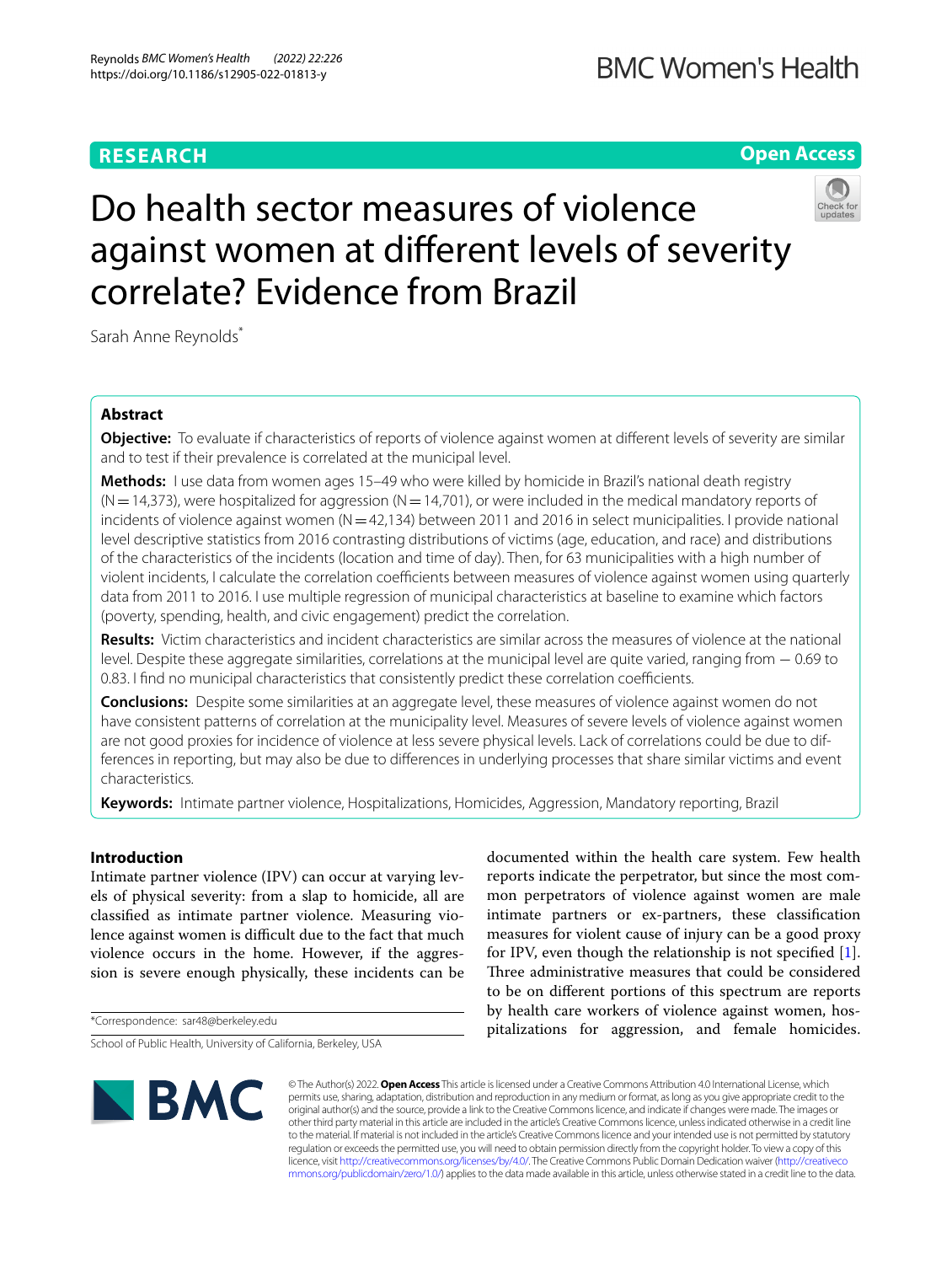Homicide clearly is the most severe, but the other measures have not been explicitly classifed. Nevertheless, the Confict Tactic Scales, a survey measure including physical intimate partner violence, has been shown to accurately map items along a single dimension of physical violence continuum [\[2](#page-10-1)], often divided into less severe and more severe  $[3]$  $[3]$ . Thus such an extrapolation to physical IPV in administrative data is plausible. Yet the similarities and correlations of these measures have not been systematically explored. If these measures move similarly, this suggests they are capturing some of the same behavior manifesting at diferent levels of severity. On the other hand, uncorrelated movement across measures suggests these reports are capturing diferent phenomena.

Research has shown distinct subtypes of IPV exist [\[4](#page-10-3)], though it may result in some of the same physical violence. Characterological IPV is when the perpetrator (typically male) uses violence as a means of inducing fear and controlling the victim; Situational IPV is mutual, low-level violence (i.e. pushing or grabbing) perpetrated by both partners as a means of confict management [\[5](#page-10-4)]. Straus and Gelles found that 50% of physically aggressive couples exhibit low-levels of mutual violence that is situational in nature (1986, reported by Friend et. al.) [[5,](#page-10-4) [6](#page-10-5)]. On a survey of low-level violence in the United States, both women and men report similar levels of violence, suggesting situational violence is prevalent for both genders; on the other hand, in shelters and court cases, which deal with the most severe cases, characterological cases of violence against women dominate [\[7](#page-10-6)]. In Brazil, in contrast, violence against women has been conceptualized as being on a continuum, with psychological, sexual, and physical violence potentially culminating in death; the chronic nature of patriarchal dominance suggests an underlying cause of all types of violence  $[8]$  $[8]$ . Yet, as far as I am aware, research using administrative health data has not confrmed incidents of violence at diferent levels of severity emerge from distinct subtypes of IPV. Data on perpetrator type is not typically available, but if patterns exist across the diferent severity levels, it may suggest the underlying violence springs from a similar mentality. Furthermore, if movement in measures of violence across levels of severity is similar, indicators of violence at one level could be a plausible proxy for indicators at a distinct level of severity.

Brazil is an excellent location for this type of study for several reasons. First, the health system collects administrative data on violence at multiple levels: reports by health care workers in all health care facilities, hospitalizations, and homicides. Secondly, in spite of having comprehensive legislation against violence against women [\[9](#page-10-8)] and in spite of being in the top quartile of Latin American countries [[10](#page-10-9)] with the strongest attitudes against violence against women, Brazil sufers high levels of violence against women, including having one of the highest female homicide rates in the world  $[11]$  $[11]$ . The high rates indicate non-negligible incidence allow for meaningful comparison across severity levels of violence against women. Previous research suggests that though the legislation protecting women is strong, the police force is not always trusted to do so  $[9]$  $[9]$ ; thus, the use of health data rather than criminal data is more likely to reflect reality as there will be fewer reporting concerns.

Previous research on correlations of measures of violence against women in Brazil have generally focused on examining predictors of one type of outcome. For example, Meneghel et al. fnd that poverty, male aggression, and conservative religion are factors most strongly associated with female homicides in capitals and large Brazilian cities  $[12]$  $[12]$ . This research contributes to the literature to evaluate if characteristics of reports of violence against women at diferent levels of severity are similar and to test if their prevalence is correlated at the municipal level; if so, this would allow conclusions such as those in Meneghel et al. to be extrapolated to diferent levels of violence. In an additional study, Barufaldi et al. fnd that the women for whom health care workers have indicated as victims of violence are more likely to appear in the homicide records that women who do not appear in this registry  $[13]$  $[13]$ . The current study contributes in assessing if such conclusions could hold at an aggregate level: do municipalities with high rates of reports of violence against women also have high rates of female homicide?

# **Methods**

# **Data sources**

Health data on violence against women come from three sources. For each source, I consider only females ages 15–49.

Vital statistics data on homicides are from Brazil's National mortality database Sistema de Informações de Mortalidade (SIM—System of Mortality Information) [[14\]](#page-10-13), a registry of every death in the nation. I consider a death to be a homicide if it is coded to be assault (i.e., codes ICD-10 X85-Y09) or if it was categorized as a homicide. The discrepancy between these definitions is only 6%.

The Sistema de Comunicação de Informação de Hospitalar e Ambulatorial (CIHA—System of Communication of Hospital and Outpatient Information) [[15](#page-10-14)] includes information from public and private hospitals. Hospitalizations are recorded when the physician flls out a form called Autorização de Internação Hospitalar (AIH—Authorization for Hospitalization), which is used to reimburse the hospital for the procedures performed on its patients. This data only captures the most severe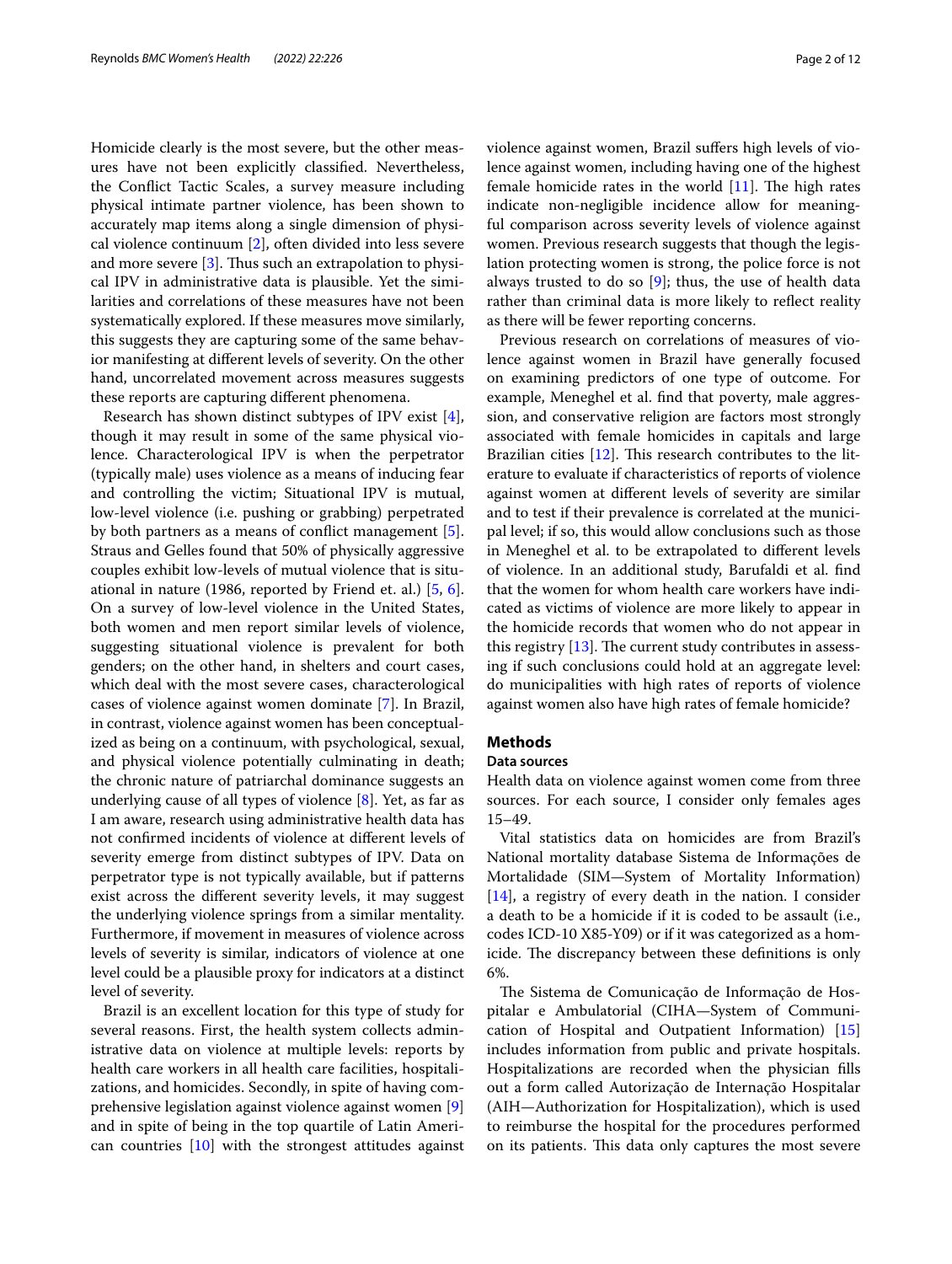incidents because, according to the Ministry of Health, this form is flled out when patients need to be admitted overnight. I exclude hospitalizations that resulted in deaths, as these would be duplicates with the SIM death registry. The reason for intake is classified with the ICD-10, which I use to select the hospitalizations for assault using the same codes as in the homicide data (X85-Y09). Though the primary cause typically indicates the location of the injury (e.g. trauma of the knee or leg), the secondary cause often suggests the reason for the injury (e.g. accident, assault).

There are two concerns regarding hospitalization data accuracy. The AIH form is also filled out when patients need a procedure, so some non-overnight patients may also be in the system. However, few of those procedures are associated with assault and thus are unlikely to bias our results. The other concern is that hospitals cannot report more patients than the number of beds they have registered at the centralized health care system. Thus, the system may be under-reporting incidents in crowded hospitals.

The Sistema de Informação de Agravos de Notificação (SINAN—Notifable Diseases Information System) are reports flled out at the health care units by the attending medical personnel (e.g. doctor, nurse, dentist, psychologist, social worker). These reports are mandatory for cases of domestic violence (including IPV) and violence against women, children, and elderly [[16\]](#page-10-15). However, the follow-through of contacting police or social workers, for example, is only required for children and elderly, though implementation of federal law locally can vary widely across the country. Although psychological, fnancial, and sexual violence can be reported, I only include SINAN cases for which sexual and physical violence was reported, since these correspond to the assault categories of the ICD-10 codes used in the homicide and hospitalization data. I divided the SINAN data into less severe and more severe reports. The more severe reports were those from hospitals and emergency rooms while the less severe were those reported by clinics and other establishments. I also considered the subset of data in which the perpetrator was identifed as partner or ex-partner; I add the qualifier "IPV" to this subsample. This subsample includes both clinic reports and hospital reports to maintain a larger sample size.

There may be some noise in how incidents were classifed. Depending on availability of clinics or the hours they were open, some women may have used hospital emergency rooms for less severe incidents. Similarly, clinics may refer women with more severe injuries to hospitals. Unfortunately, this information is unknown in the data and has to be considered noise for the purposes of this analysis. While the overnight hospitalizations (and perhaps even a few deaths) may appear in the SINAN reports of hospitalizations, the magnitude diference is so large that the overnight hospitalizations would only be a very small part of the noise in the SINAN reports from hospitals. Even if reported in the SINAN reports, women

who were hospitalized overnight for aggression or were murdered should still appear in the CIHA and SIM registries as these are registries are for diferent purposes than the SINAN reports. Additionally, I excluded any overnight hospitalizations that resulted in death from that categorization, so there should be minimal noise in that regard to overlap between the overnight hospitalization and homicide categories.

Several municipal measures from 2011 relating to policy that may infuence IPV or IPV reporting are used in the analysis: a poverty measure, if the municipality has a woman's police station, if the municipality has a local civil police station which investigates other crimes (as opposed to another municipality being in charge of investigations), police investment, health investment, civic engagement, the share of population that is female, and population size. For a number of these measures, I used exploratory factor analysis to create an index of several correlated variables. A poverty measure was created from measures of Bolsa Familia coverage (portion of eligible women) and Bolsa Familia transfer per woman from data from the Ministerio de Desenvolvimento Social (MDS— Ministry of Social Development) [\[17\]](#page-10-16), combined with the human development index [\[18](#page-10-17)]. Using data from the Brazilian Treasury (Finanças do Brasil—FINBRA) [\[19](#page-10-18), [20](#page-10-19)], a police investment index was created from per capita spending on policing and per capita spending on public safety. A health investment index was created from per capita spending on clinics, per capita spending on health establishments, per capita spending on hospital beds, per capita health spending in general, per capita spending on hospital aid, and per capita spending on social assistance. Finally, from the Survey of Basic Municipal Information (MUNIC) [[21](#page-10-20)], a civic engagement measure was created from variables indicating if the municipality had a safety council, a health council and a human rights council.

# **Sample size and defnition**

For the correlation analysis, I use quarterly observations, for a total of 24 periods. I select cities that have a high volume of incidents reported to DataSus: I only used municipalities in which all outcomes had observations in at least half of the quarters. This restriction reduces infated correlation due to zeros being correlated with zeros. In this longitudinal analysis, I limit SINAN reports to facilities that were already reporting in 2011—the frst year the system was nationally required—to avoid bias due to an increase in reporting rather than a change in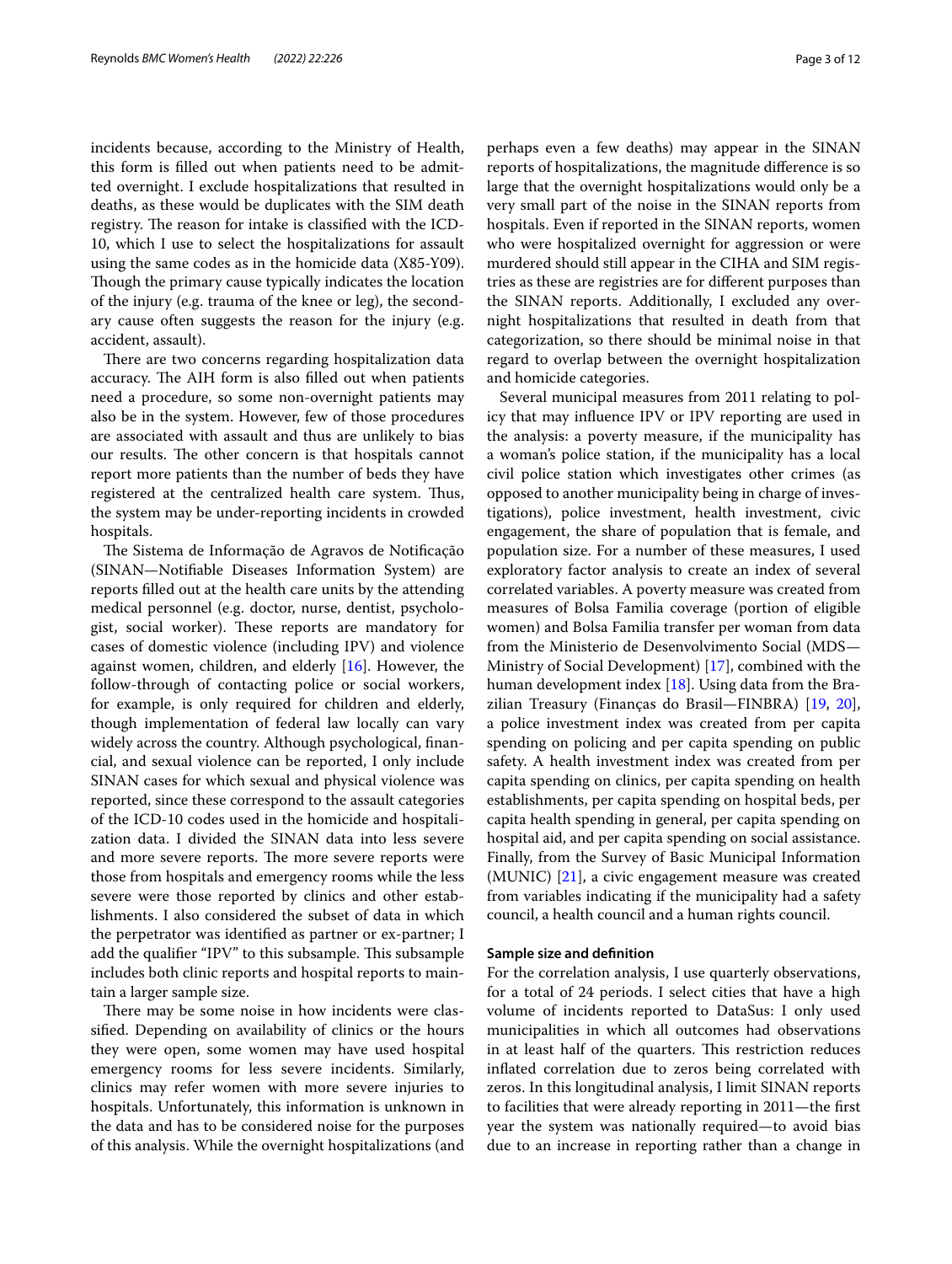incidence. (This approach has been used elsewhere  $[13]$ ). Brasilia, the federal capital, was excluded due to having more national level infuences than other municipalities and I also eliminated two municipalities that were missing data on poverty, resulting in a total of 63 municipalities. Though these 63 municipalities are only about 1% of the municipalities reporting violence, they include 30% of the population of women ages 15–49 and around a ffth of the incidents.

## **Analysis**

I contrast distributions of victims in the diferent reporting systems by age, race, and education. Education data is not available for hospitalizations. For reports and homicides, I also examine time of day of the incident and if the incident occurred at home or not. For the reports, additional information was available on if these incidents were single events or multiple events, if a weapon was involved, and the identity of the perpetrator. Weapons were broadly defned and could include household objects or sticks, for example, in addition to knives and frearms.

I test three hypotheses. First, that violence against women is correlated at diferent levels of severity. I aggregate the data to get a count of the incidence in each municipality for each quarter from the period 2011–  $2016$ . Then, for each municipality, I calculate the correlation of the quarterly incidents: reports from clinics, reports from emergency rooms and hospitals, overnight hospitalizations, and homicides. I use a t-test to determine if the average correlation between each of these groups is distinct from zero. Using the same method, I test the hypothesis that IPV reports are associated with hospitalizations and homicides. Finally, I test the hypothesis that municipal characteristics predict heterogeneity in the correlations. I use OLS multiple regression to examine if municipal characteristics explain why within some municipalities' measures of violence are more correlated than in others.

## **Results**

From the 2011–2016 panel of the 63 municipalities used in the correlation analysis, I present descriptive statistics on characteristics of victims and incidents using the full dataset from all registries of violent incidents as well as for the subset of IPV incidents from the SINAN reports; I also present the same descriptive statistics at a national level for 20[1](#page-4-0)6 (Table 1). I find that though each data source has diferent levels of missing information regarding traits of the victims and the incidents, overall, there are similarities in these characteristics for all levels of violence (Table [1\)](#page-4-0). This is true for the incidents in the correlation sample from 2011 to 2016 as well as for the full universe of victims and incidents in 2016. Additionally, there were very few diferences in the distributions that were larger than 5% when contrasting 2016 data with the correlation sample. Exceptions were that 2016 had more information on education in the reports, and the larger municipalities (correlation sample) had fewer homicides occurring at home. Yet the multiple incidents were higher in the correlation sample (which comprises more populated municipalities) which may refect that urban women can seek medical attention more frequently. The percentage of IPV incidents in the larger municipalities was smaller than the percentage in all of Brazil, suggesting urban crime may represent a number of these incidents.

On average, victims are around 30 years old, and are more likely to be non-white than white (Table [1](#page-4-0)). In Brazil, however, just under half of the population is white, suggesting disproportionate victimization of people of color. In addition, less educated women are also more represented as victims than those with secondary school or less, even though more than 60% of Brazilian women have completed secondary school; among younger women this statistic is even higher as the current enrollment of girls in high school is close to 100% [[22](#page-10-21)].

Both incidents reported in the violence registry and homicides occurred more frequently at night than in the morning or afternoon, and violence reports showed incidents more likely to occur at home than elsewhere (Table  $1$ ). The homicide data indicated that deaths at home were slightly less likely than elsewhere, but for a large portion of homicides the location of death was indicated to be the hospital, thus the location of the incident itself was unknown.

In the violence registry reports, almost 90% identifed the relationship of the perpetrator to the victim (Table [1](#page-4-0)). Less than 15% of perpetrators were unknown to the victim, with around half of these incidents being due to intimate partner violence, perpetrated by the partner or ex-partner of the victim. Figure [1](#page-5-0) illustrates how the relationship changes with age: older women are more likely to be victims of IPV, rather than victims of violence from other known persons with whom they are not partnered. Additionally, about half of the registry reports indicated that the violence was recurring. However, I am unable to determine if re-occurrences were also present in the data since this data was de-identifed and unlinked across victims. Characteristics of victims and incidents of IPV were similar for 2016 and for the correlation sample (Table [2](#page-6-0)).

Table [3](#page-7-0) contrasts characteristics of the 63 municipalities which are in the correlation sample with other Brazilian municipalities. These municipalities are much more populous than the other municipalities and most have women's police stations, in contrast to municipalities not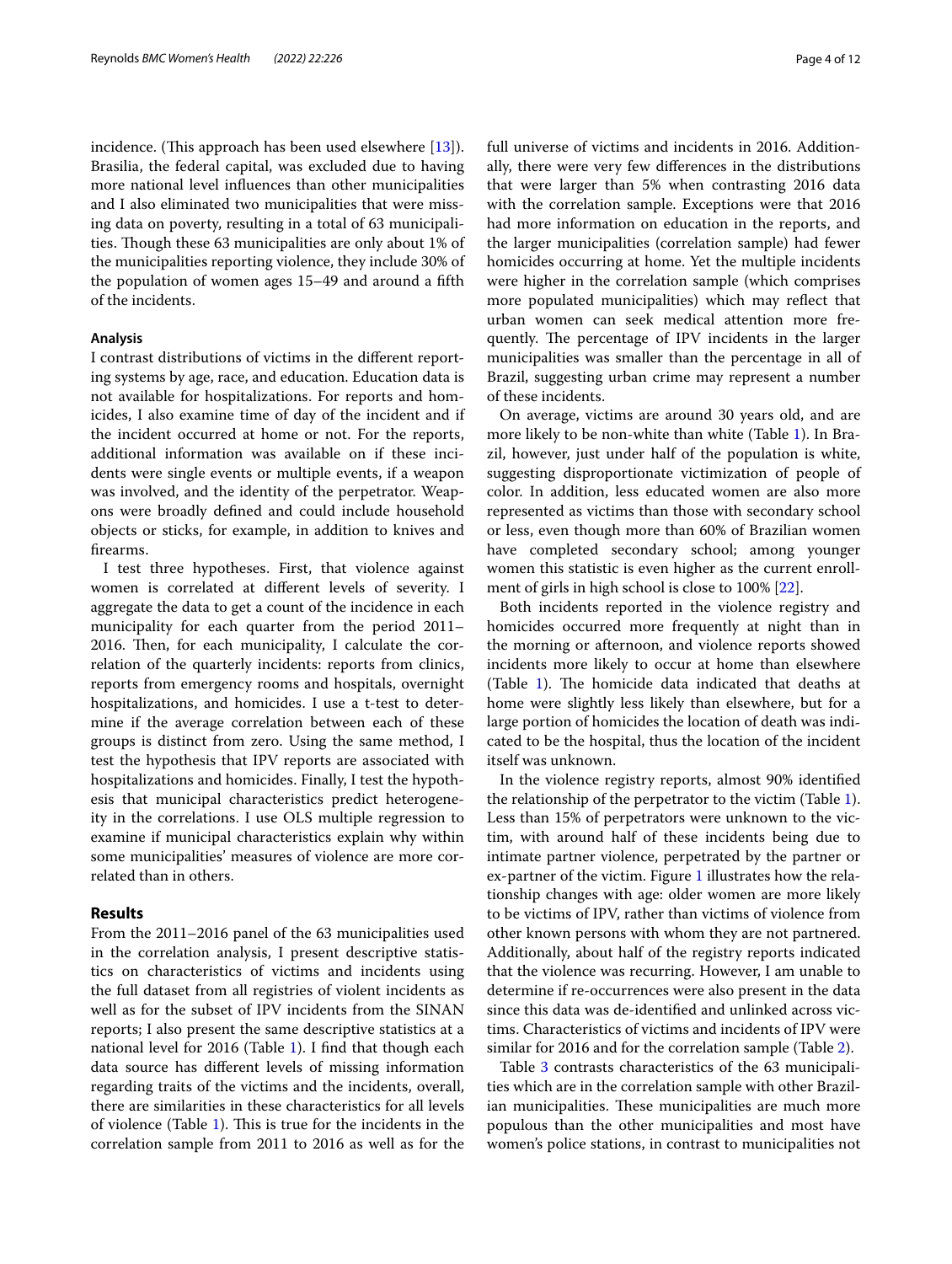| Level of severity<br>Source                                                 | municipalities |              | 2011-2016, correlation sample of 63 large |            |              | 2016, all incidents in Brazil |                                                                                                         |            |
|-----------------------------------------------------------------------------|----------------|--------------|-------------------------------------------|------------|--------------|-------------------------------|---------------------------------------------------------------------------------------------------------|------------|
|                                                                             |                |              |                                           |            |              |                               | Clinic rpts Hospital rpts Overnight hosp. Homicides Clinic rpts Hospital rpts Overnight hosp. Homicides |            |
|                                                                             | <b>SINAN</b>   | <b>SINAN</b> | <b>CIHA</b>                               | <b>SIM</b> | <b>SINAN</b> | <b>SINAN</b>                  | <b>CIHA</b>                                                                                             | <b>SIM</b> |
| Mean age (between 15<br>and 49)                                             | 29.4           | 27.9         | 30.6                                      | 31.1       | 29.3         | 28.6                          | 30.4                                                                                                    | 31.6       |
| Standard deviation                                                          | 9.0            | 9.1          | 9.4                                       | 9.8        | 9.3          | 9.2                           | 9.3                                                                                                     | 9.8        |
| Race available (%)                                                          | 84.1           | 80.9         | 49.2                                      | 98.3       | 92.5         | 85.4                          | 63.4                                                                                                    | 96.9       |
| White                                                                       | 49.8           | 40.2         | 34.3                                      | 38.9       | 45.3         | 41.6                          | 31.7                                                                                                    | 37.2       |
| Non-white                                                                   | 50.2           | 59.8         | 65.7                                      | 61.1       | 54.7         | 58.4                          | 68.3                                                                                                    | 62.8       |
| Education available (%)*                                                    | 70.3           | 50.9         | N/A                                       | 92.6       | 73.0         | 56.4                          | N/A                                                                                                     | 92.9       |
| Illiterate                                                                  | 5.6            | 5.7          |                                           | 1.5        | 8.2          | 6.3                           |                                                                                                         | $\circ$    |
| Lower primary                                                               | 24.1           | 25.9         |                                           | 1.8        | 26.4         | 26.1                          |                                                                                                         | 3.4        |
| Upper primary                                                               | 29.5           | 29.5         |                                           | 11.5       | 29.8         | 30.2                          |                                                                                                         | 12.9       |
| Secondary                                                                   | 34.0           | 32.8         |                                           | 32.1       | 29.5         | 31.6                          |                                                                                                         | 31.5       |
| Tertiary                                                                    | 5.6            | 4.7          |                                           | 30.7       | 4.0          | 4.6                           |                                                                                                         | 29         |
| Time of day available (%)                                                   | 59.4           | 59.1         | N/A                                       | 65.3       | 69.1         | 64.0                          | N/A                                                                                                     | 76.5       |
| Morning                                                                     | 19.6           | 16.6         |                                           | 25.1       | 17.7         | 15.4                          |                                                                                                         | 26.7       |
| Afternoon                                                                   | 25.2           | 22.0         |                                           | 23.7       | 25.4         | 22.6                          |                                                                                                         | 24.9       |
| Night                                                                       | 55.2           | 61.4         |                                           | 51.2       | 57.0         | 62.1                          |                                                                                                         | 48.4       |
| Location information avail-<br>able (%)**                                   | 92.0           | 79.0         | N/A                                       | 59.9       | 95.6         | 82.5                          | N/A                                                                                                     | 67.1       |
| Occurred at home                                                            | 73.0           | 57.2         |                                           | 41.6       | 72.4         | 61.1                          |                                                                                                         | 47.0       |
| Occurred elsewhere                                                          | 27.0           | 42.8         |                                           | 58.1       | 27.6         | 38.9                          |                                                                                                         | 52.1       |
| Multiple incident info (%)                                                  | 79.1           | 66.7         | N/A                                       | N/A        | 87.1         | 71.7                          | N/A                                                                                                     | N/A        |
| Mutiple incidents                                                           | 63.6           | 42.9         |                                           |            | 56.0         | 41.1                          |                                                                                                         |            |
| Single incident                                                             | 36.4           | 57.1         |                                           |            | 44.0         | 58.9                          |                                                                                                         |            |
| Source of injury known (%)                                                  | 93.0           | 89.6         | N/A                                       | N/A        | 93.0         | 91.3                          | N/A                                                                                                     | N/A        |
| No weapon                                                                   | 83.1           | 73.7         |                                           |            | 83.1         | 77.0                          |                                                                                                         |            |
| Weapon                                                                      | 16.9           | 26.3         |                                           |            | 16.9         | 23.0                          |                                                                                                         |            |
| Perpetrator relationship<br>identified (%)                                  | 94.1           | 83.7         | N/A                                       | N/A        | 96.3         | 86.2                          | N/A                                                                                                     | N/A        |
| Partner                                                                     | 44.5           | 28.5         |                                           |            | 44.7         | 33.8                          |                                                                                                         |            |
| Ex-partner                                                                  | 19.1           | 12.9         |                                           |            | 16.6         | 13.8                          |                                                                                                         |            |
| Stranger                                                                    | 8.6            | 22.1         |                                           |            | 9.2          | 18.4                          |                                                                                                         |            |
| Other relationship                                                          | 27.8           | 36.5         |                                           |            | 29.5         | 34.0                          |                                                                                                         |            |
| # Of incidents (women,<br>ages 15-49)***                                    | 5280           | 9116         | 2450                                      | 2396       | 22,669       | 43,719                        | 5496                                                                                                    | 7164       |
| Percent of 2016 total/ # of<br>municipalities reporting<br><i>incidents</i> | 23.29%         | 20.85%       | 44.58%                                    | 33.44%     | 2370         | 2942                          | 1272                                                                                                    | 2183       |

<span id="page-4-0"></span>**Table 1** Characteristics of victims and incidents of violence against women ages 15–49 in the Brazilian health care system. *Sources*: Brazil's DataSus registries: SINAN, CIHA, SIM

Excludes self-inficted (reports) and suicides (homicides)

The Correlation Analytical Sample is observations from municipalities with fewer than 12 quarters of data missing between 2011 and 2016

The Correlation Analytical Sample only includes SINAN data from facilities reporting since 2011

\*Education levels for reports are completed levels; for homicides they are levels initiated or completed

\*\*For homicides, death occurred at hospital indicates location of aggression unknown

\*\*\*Yearly average for correlation sample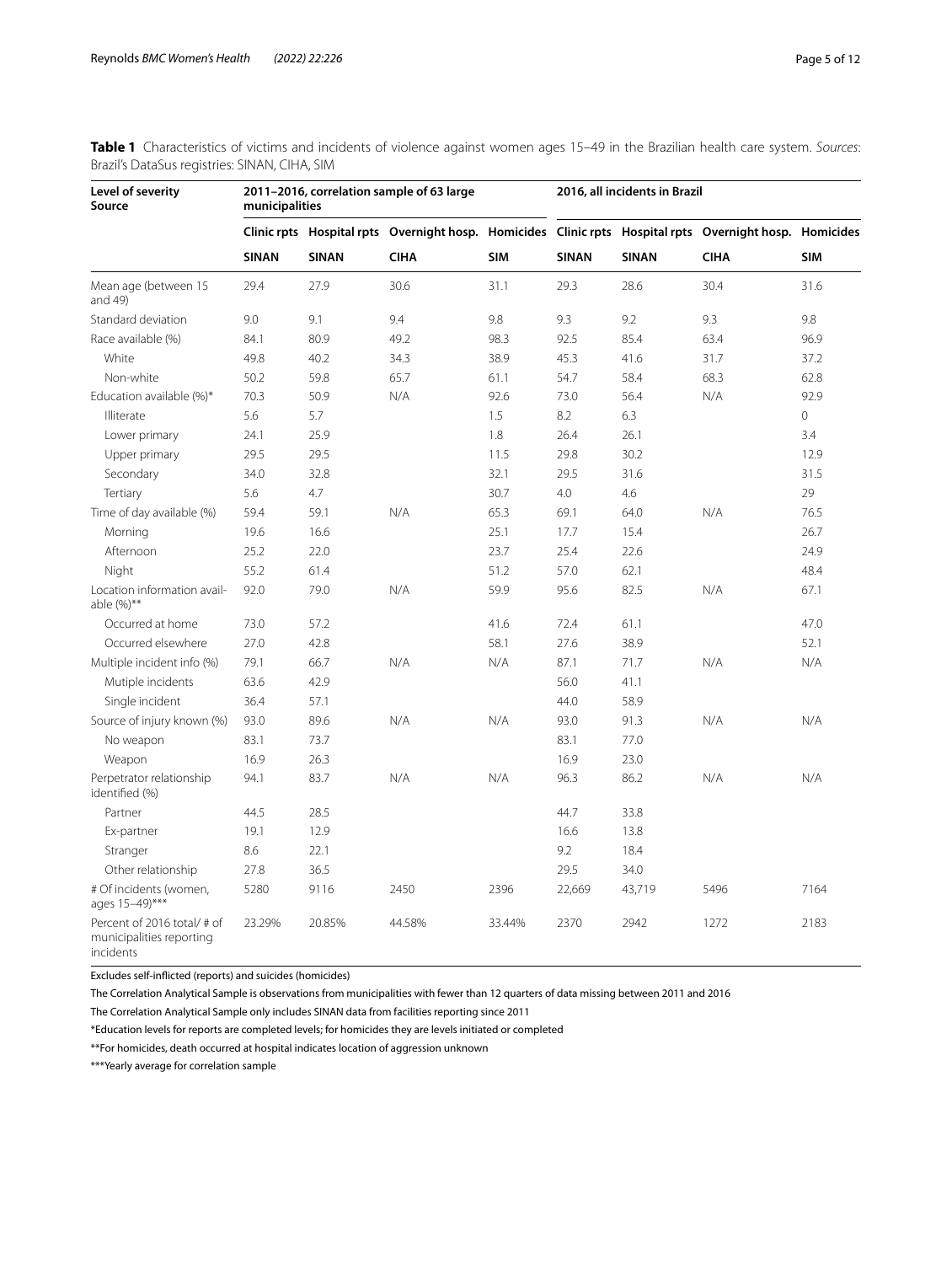

<span id="page-5-0"></span>included in the sample. Additionally, the largest diference in rates is in hospitalizations, which may be because the correlation sample is comprised of larger municipalities with more hospitals and more hospital beds.

When I calculated the correlation between the various types of violence for each municipality between 2011 and 2016, all within-city correlations of violence are generally evenly distributed around zero (Fig. [2](#page-8-0)). The correlations ranged from − 0.692 to 0.831. Both of these extreme values were for the within-municipality correlations of registry reports from clinics and hospitals. The two violence measures with the narrowest range of correlation coeffcients were overnight hospitalizations and homicides, ranging from − 0.395 to 0.392.

When I regressed each municipality's correlation coeffcient on municipality characteristics, I found very few factors that were associated with the correlation being more positive (Table [4](#page-9-0)). Over half the municipal characteristics never emerged as signifcant, and half of the regressions had no signifcant associations between correlations of levels of violence and municipal characteristics. Thus, I caution that the few significant results that were found, described in the next two paragraphs, may be spurious.

Log female population was the most signifcant predictor: it was positively associated with the correlation coefficient between reports from clinic and hospital registries but negatively associated with correlation coefficients between IPV and overnight hospitalizations. The positive correlation would be expected as larger municipalities would have the potential to have greater counts of both outcomes, so there may be fewer counts of zero. A justifcation for the negative correlation between IPV from registries and overnight hospitalizations is that in larger municipalities there are more clinics to treat less severe wounds, so these do not become more severe avoid being treated in the hospital.

The share of female population was also negatively associated with the correlation coefficient between violence reported by clinics and by hospitals in the SINAN registry. This suggests that when there are fewer women relative to men, the lesser and more severe violence incidents move similarly, perhaps because men must treat women consistently. Finally, there was a positive association between public health spending and the correlation between overnight hospitalizations and homicides. This is expected, as more public health spending per capita might prevent both hospitalizations and homicides, allowing these types of violence to have similar trends.

However, as mentioned earlier, these patterns do not repeat for diferent outcomes of a similar relationship. For example, we might expect patterns in the correlations between clinics and hospital reports to echo patterns in correlations between overnight hospitalizations and homicides. Thus, I re-emphasize that the correlations found may be spurious.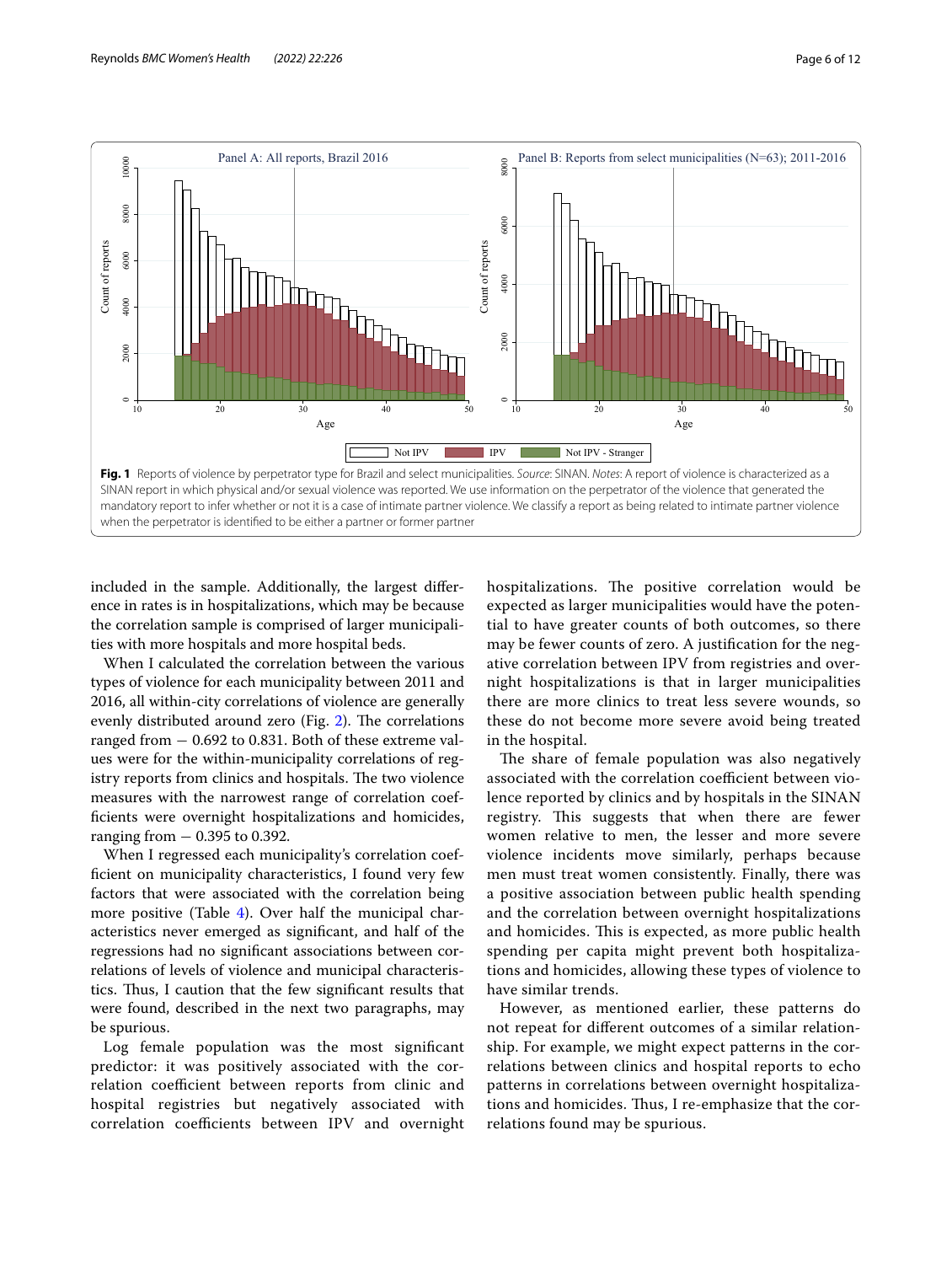| Level of severity                                                | 2011-2016, correlation sample |              | 2016, all incidents |              |
|------------------------------------------------------------------|-------------------------------|--------------|---------------------|--------------|
| Source                                                           | <b>IPV</b> reports            | All reports  | <b>IPV</b> reports  | All reports  |
|                                                                  | <b>SINAN</b>                  | <b>SINAN</b> | <b>SINAN</b>        | <b>SINAN</b> |
| Mean age (between 15 and 49)                                     | 30.0                          | 28.6         | 30.3                | 29.0         |
| Standard deviation                                               | 8.4                           | 9.1          | 8.6                 | 9.2          |
| Race available (%)                                               | 85.9                          | 77.8         | 90.8                | 86.6         |
| White                                                            | 44.4                          | 42.7         | 44.0                | 43.4         |
| Non-white                                                        | 55.6                          | 57.3         | 56.0                | 56.6         |
| Education available (%)*                                         | 63.6                          | 55.5         | 67.3                | 61.5         |
| Illiterate                                                       | 6.4                           | 5.7          | 7.7                 | 6.8          |
| Lower primary                                                    | 25.6                          | 24.9         | 26.9                | 25.7         |
| Upper primary                                                    | 28.1                          | 29.4         | 28.5                | 29.8         |
| Secondary                                                        | 34.5                          | 33.8         | 31.5                | 31.8         |
| Tertiary                                                         | 4.5                           | 5.0          | 4.1                 | 4.5          |
| Time of day available (%)                                        | 64.9                          | 61.2         | 68.3                | 65.4         |
| Morning                                                          | 17.8                          | 17.5         | 16.0                | 16.3         |
| Afternoon                                                        | 21.5                          | 23.1         | 21.7                | 23.4         |
| Night                                                            | 60.7                          | 59.3         | 62.3                | 60.2         |
| Location information available (%)**                             | 92.7                          | 81.2         | 94.0                | 86.7         |
| Occurred at home                                                 | 80.3                          | 63.6         | 81.7                | 65.6         |
| Occurred elsewhere                                               | 19.7                          | 36.4         | 18.3                | 34.4         |
| Multiple incident info (%)                                       | 81.3                          | 69.0         | 83.7                | 76.4         |
| Mutiple incidents                                                | 72.3                          | 51.9         | 66.8                | 48.4         |
| Single incident                                                  | 27.7                          | 48.1         | 33.2                | 51.6         |
| Source of injury known (%)                                       | 95.5                          | 91.3         | 95.6                | 92.0         |
| No weapon                                                        | 82.7                          | 76.6         | 82.6                | 78.9         |
| Weapon                                                           | 17.3                          | 23.4         | 17.4                | 21.1         |
| Perpetrator relationship identified (%)                          |                               |              |                     |              |
| Partner                                                          |                               | 35.8         |                     | 37.9         |
| Ex-partner                                                       |                               | 15.4         |                     | 15.7         |
| Stranger                                                         |                               | 15.8         |                     | 14.5         |
| Other relationship                                               |                               | 33.0         |                     | 31.9         |
| # Of incidents (women, ages 15-49)***                            | 7022                          | 19,467       | 42,205              | 86,861       |
| Percent of 2016 total/# of municipalities reporting<br>incidents | 17%                           | 22%          | 3113                | 3944         |

<span id="page-6-0"></span>

| Table 2 Characteristics of victims and incidents of IPV. Sources: Brazil's DataSus registries: SINAN |  |
|------------------------------------------------------------------------------------------------------|--|
|------------------------------------------------------------------------------------------------------|--|

Excludes self-inficted (reports) and suicides (homicides)

The Correlation Analytical Sample is observations from municipalities with fewer than 12 quarters of data missing between 2011 and 2016 \*Education levels for reports are completed levels; for homicides they are levels initiated or completed

\*\*For homicides, death occurred at hospital indicates location of aggression unknown

\*\*\*Yearly average for correlation sample

## **Discussion**

This study contrasts reports of violence against women at diferent levels of severity found in the health system in Brazil. There are many similarities between characteristics of victims of violence against women of diferent levels of severity. The victims are more likely to be black and have lower levels of education than the average Brazilian woman, indicating that marginalized populations are more at risk of sufering violence against women, as has been generally found globally [[1](#page-10-0), [23–](#page-10-22)[26](#page-11-0)] and prior in Brazil [\[11\]](#page-10-10). Women within these marginalized populations often are more economically dependent on their partners than more privileged women. A combination of low earning potential, lack of childcare, and possibly family support stretched thin implies that women have fewer options outside the partnership and thus sufer more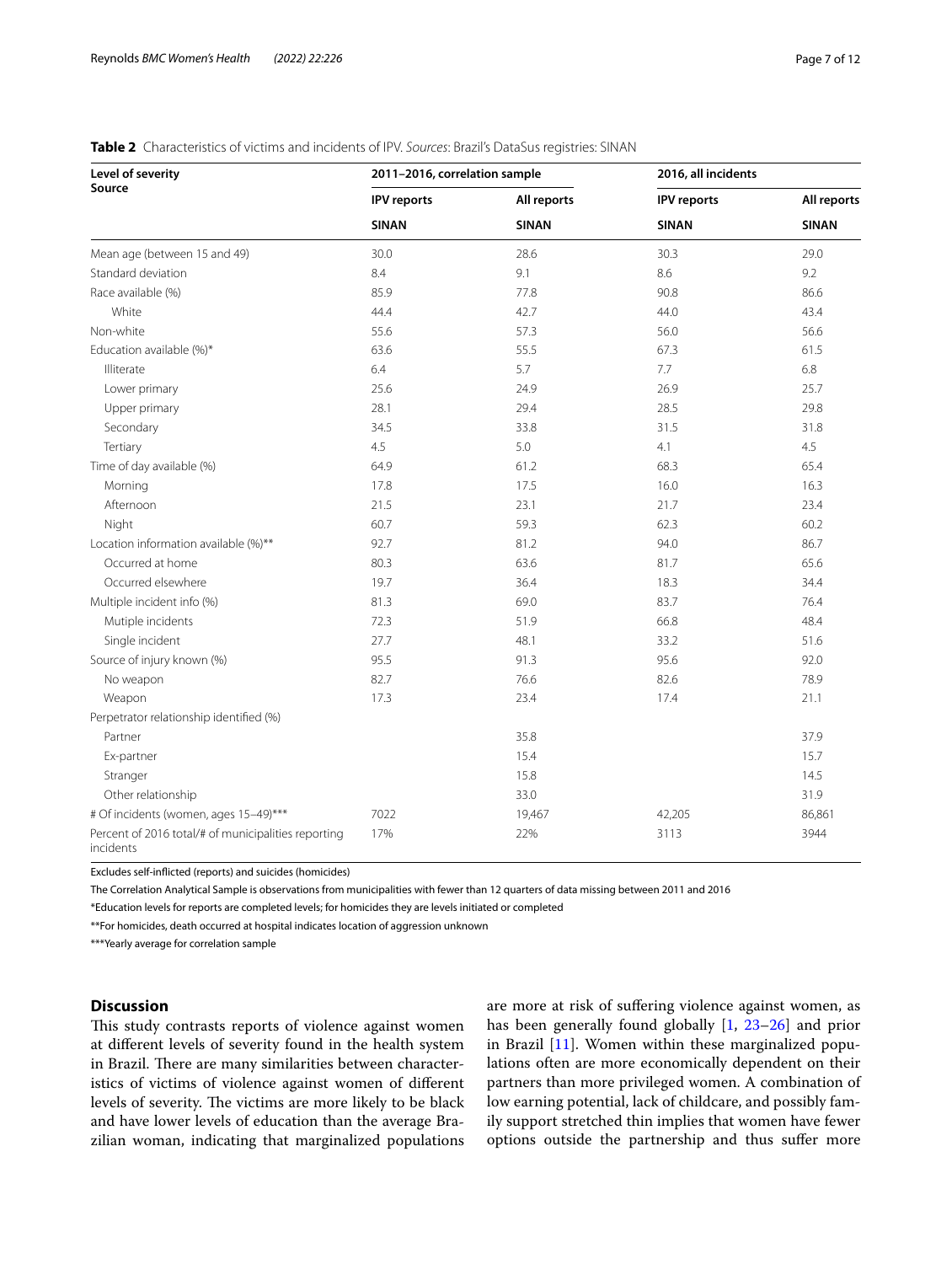| Variable                            | <b>Correlation sample</b> | <b>Other municipalities</b> |
|-------------------------------------|---------------------------|-----------------------------|
|                                     | Mean (standard deviation) | Mean (standard deviation)   |
| Report rate (clinics)               | 5.96                      | 6.50                        |
|                                     | (2.02)                    | (0.50)                      |
| Report rate (hospitals)             | 17.70                     | 8.98                        |
|                                     | (2.83)                    | (0.49)                      |
| Hospitalization for aggression rate | 3.34                      | 2.00                        |
|                                     | (0.43)                    | (0.16)                      |
| Female homicide rate                | 1.64                      | 1.53                        |
|                                     | (0.16)                    | (0.10)                      |
| Poverty index                       | $-1.00$                   | 0.01                        |
|                                     | (0.05)                    | (0.01)                      |
| Women's police station              | 0.90                      | 0.06                        |
|                                     | (0.04)                    | (0.00)                      |
| Civil police station                | 0.81                      | 0.15                        |
|                                     | (0.05)                    | (0.00)                      |
| Police spending                     | 0.71                      | $-0.01$                     |
|                                     | (0.17)                    | (0.01)                      |
| Public health spending              | $-0.12$                   | 0.00                        |
|                                     | (0.03)                    | (0.01)                      |
| Civic engagement index              | 0.44                      | $-0.01$                     |
|                                     | (0.05)                    | (0.00)                      |
| Share female population             | 0.51                      | 0.49                        |
|                                     | (0.00)                    | (0.00)                      |
| Female population ages 15-49        | 259,510                   | 7238                        |
|                                     | (58, 468.18)              | (310.86)                    |
| $\mathbb N$                         | 63                        | 5502                        |

<span id="page-7-0"></span>**Table 3** Municipal summary statistics, select municipalities, Brazil 2011–2016. *Sources*: Brazil's DataSus registries: SINAN, CIHA, SIM

abuses than women who are more able to separate [\[27](#page-11-1), [28\]](#page-11-2). Additionally, marginalized women may live in areas less-served by the government and thus institutions may not reach them such as women's police stations, which have been shown to reduce female homicides in Brazil [[29\]](#page-11-3). Recent research indicates black and brown women receive diferential treatment at some existing police stations [\[30](#page-11-4)].

Among the less severe levels of violence, intimate partner violence is more common in clinic registries than in hospitalization registries;hospitalizations include more conficts with strangers and non-family members. I speculate this is the case because conficts with strangers and non-family are not often physical. Thus when these conficts are physical, the results are more severe since the type of people to engage in physical altercations with non-family already are disregarding social protocol. Never-the-less, IPV still accounts for around 50% of the incidents, with strangers only accounting for about a ffth of the SINAN incidents, as Waiselfsz has also documented [\[11\]](#page-10-10). Although the perpetrator is unknown for overnight hospitalizations for aggression and homicides, because the characteristics of victims and events were quite similar, it is a plausible that a similar portion are due to IPV. Incidents were most likely to occur at night and at home, suggesting that typical daytime hours of police stations are not optimized to protect against this type of violence [[31\]](#page-11-5). Additionally, partners interact most with each other at home and the timing of a confict is more likely to be at night when both are less likely to be working.

Findings suggest policy makers cannot assume that violence against women has similar timing patterns at diferent scales of violence, even though overall descriptive statistics are similar. This indicates a need for measurement of violence at all levels, and that one cannot assume the extreme violence measures are good proxies for violence at less severe levels. This suggests that valuable studies such as that of Meneghel et al., which examines which municipal characteristics are correlated with feminicides, should be replicated for reports of violence against women from health workers and for hospitalizations [\[12](#page-10-11)]. Although the null result found in this study could be from noisy data, it may indicate diferent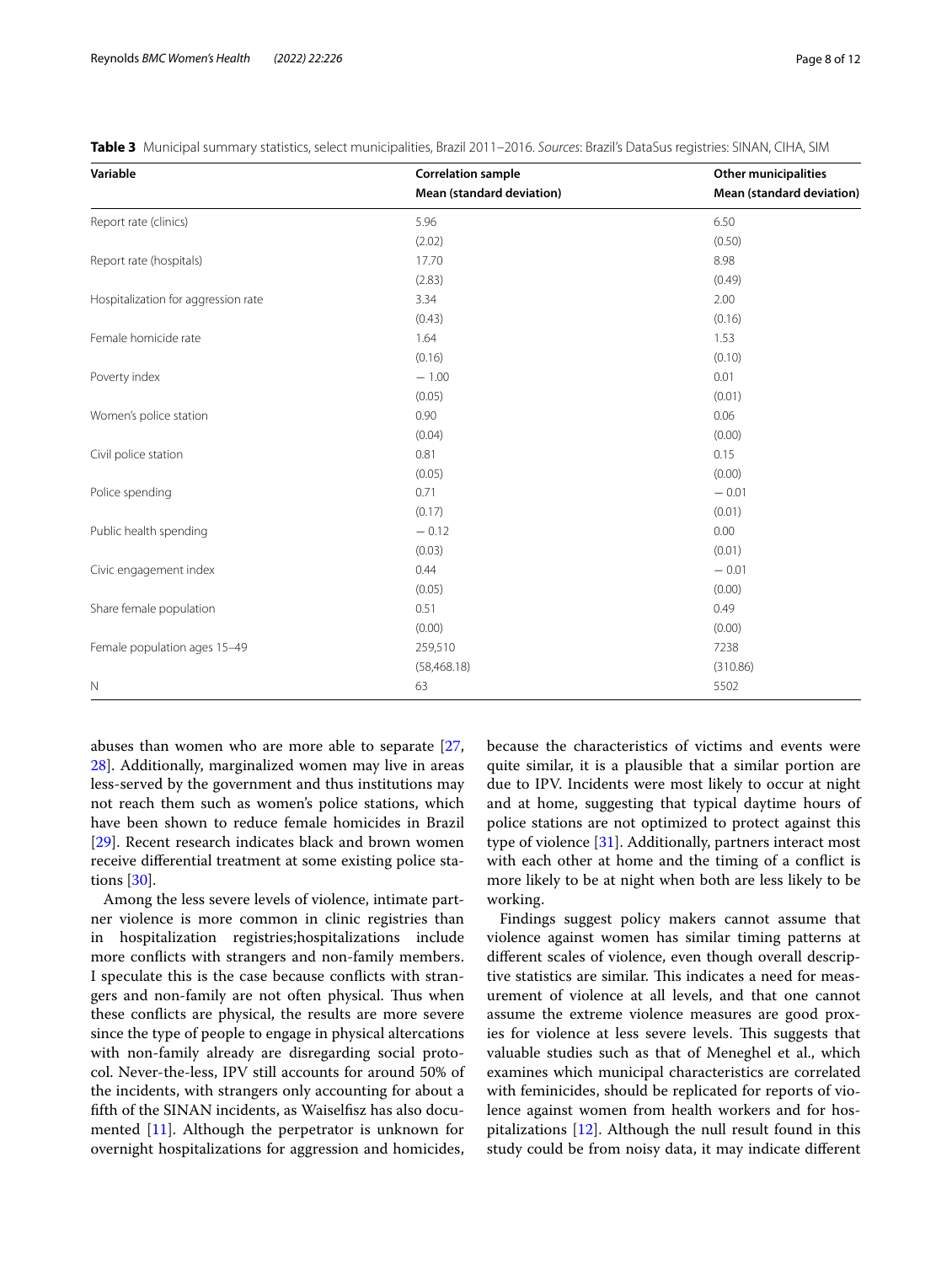

<span id="page-8-0"></span>underlying violence mechanisms behind the diferent types of violence: situational violence and characterological violence may have distinct underlying triggers. For example, stress may result in more situational confict while characterological violence may be more consistent in nature.

It is important to note that administrative data at a national level naturally has disadvantages. Brazil is an enormous nation with heterogeneity in implementation of federal laws throughout the country. Similarly, there are diferences in quality of health care and policing across regions. For example, diferent states and municipalities have diferent local laws regarding protocols for how police notifcation must occur. Yet because the correlations are within-municipality correlations, it is plausible that these factors similarly impact the diferent level of violence reports in similar ways. Future research could test this hypothesis further.

There are several limitations to this study. The outcomes are low-frequency events. While of higher incidence than the homicides and overnight hospitalizations, even the reports are artifcially low for the correlation analysis because they were only sourced from facilities that were already reporting in 2011 to avoid noise from an increase in reporting rather than an increase in events. While these reports are not subject to reporting bias by

the patient, the health worker may underreport by failing in awareness or time to report. I also limit our municipalities to the ones with the most reported incidents, so correlation results are not representative for all of Brazil. I cannot distinguish between repeated victimization of the same woman and the data has some noise, in that the same incident could appear in multiple sources.

Nevertheless, this study has a number of strengths. Violence severity has not yet been examined at as many levels before using administrative data, as far as I am aware, and analyses are cross-sectional (examining characteristics of victims and incidents) and longitudinal (examining if movement in violence at diferent levels of severity are correlated). The mortality and hospitalization data is well-established and generally considered reliable, while the novel data from SINAN is also considered good quality [[32,](#page-11-6) [33](#page-11-7)]. The focus on municipalities with the highest number of incidents includes a large portion of Brazilian women and allows for meaningful correlations.

Like Brazil, many countries already monitor homicides and hospitalizations using IDC-10 codes. However, unlike Brazil, less severe levels of violence are not yet widely monitored elsewhere. The lack of correlation across levels of violence suggests that more monitoring is needed at lower levels of severity. Health registries documenting incidents of violence may be useful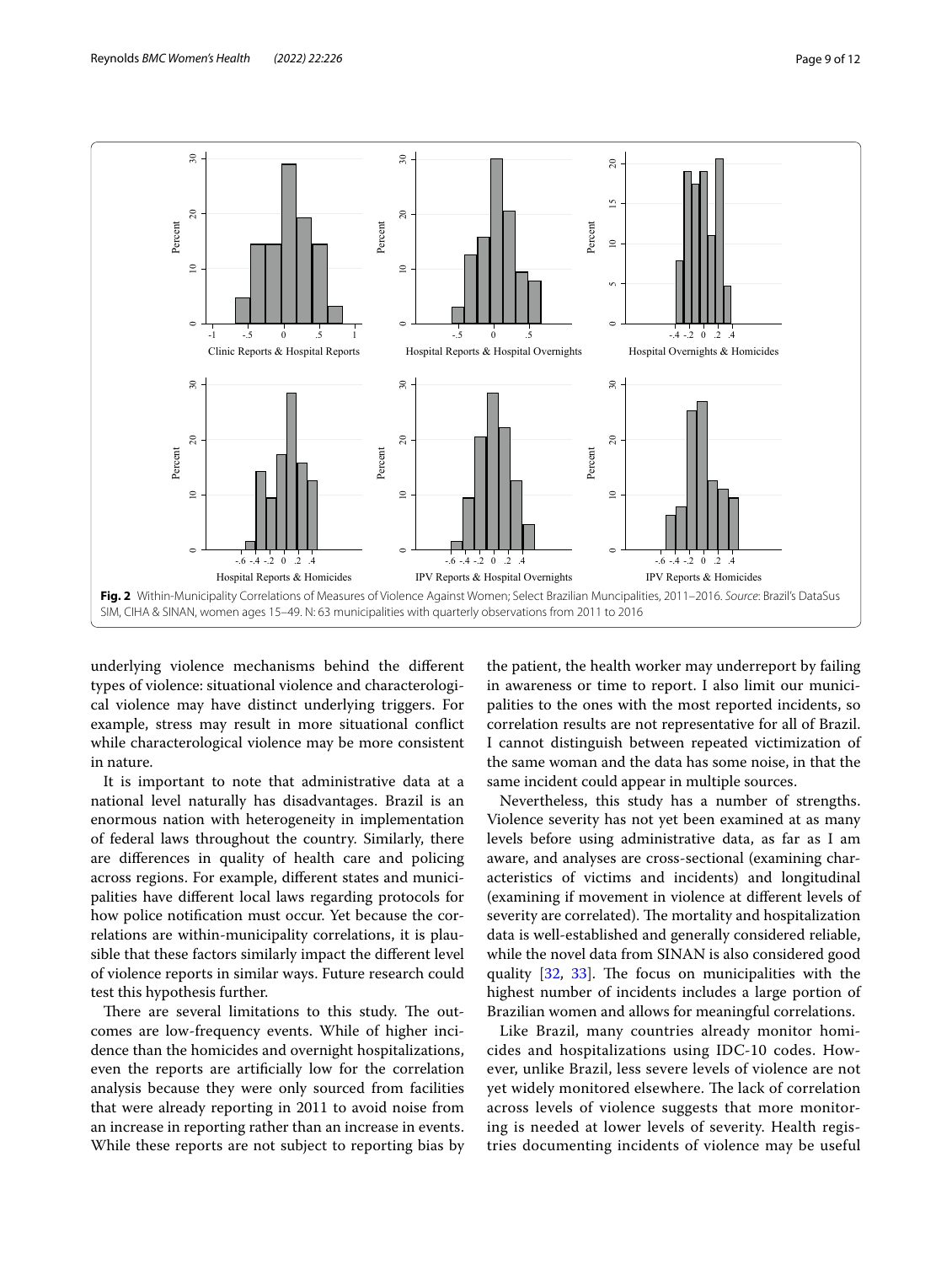<span id="page-9-0"></span>

| Correlations between these measures       | hosptializations<br>(SINAN Reports)<br>Clinics and |        | hospitalizations | reports) and overnight<br><b>Hospitalization (SINAN</b> | Hospitalizations<br>(registry) and<br>homicides |        | homicides<br>Overnight | hospitalizations and | hospitalizations<br>and overnight<br>IPV (registry) |        | and homicides<br>IPV (registry) |        |
|-------------------------------------------|----------------------------------------------------|--------|------------------|---------------------------------------------------------|-------------------------------------------------|--------|------------------------|----------------------|-----------------------------------------------------|--------|---------------------------------|--------|
|                                           | Coef                                               | 븼      | Coef             | 븼                                                       | Coef                                            | 븼      | Coef                   | ₩                    | Coef                                                | š      | Coef                            | œ      |
| Poverty index                             | $\overline{0.11}$                                  | (0.15) | 0.11             | (0.11)                                                  | 0.06                                            | (0.09) | 0.14                   | (0.10)               | 0.02                                                | (0.09) | 0.08                            | (0.11) |
| Nomen's police station                    | $-0.14$                                            | (0.16) | $-0.14$          | (0.12)                                                  | 0.03                                            | (0.10) | $-0.09$                | (0.11)               | $-0.12$                                             | (0.10) | 0.04                            | (0.11) |
| -ocal police station                      |                                                    | (0.12) | $-0.12$          | (0.09)                                                  |                                                 | (0.07) |                        | (0.08)               | 0.11                                                | (0.08) | 0.03                            | (0.09) |
| Police spending                           | 0.03                                               | (0.04) | $-0.02$          | (0.03)                                                  | $-0.02$                                         | (0.02) |                        | (0.03)               | $-0.02$                                             | (0.02) | 0.01                            | (0.03) |
| Public health spending                    | 0.12                                               | (0.26) | 0.32             | (0.20)                                                  | 0.23                                            | (0.16) | $0.48***$              | (0.17)               | $-0.18$                                             | (0.16) | 0.15                            | (0.19) |
| Civic engagement index                    | $-0.2$                                             | (0.12) |                  | (0.09)                                                  | $-0.01$                                         | (0.07) | 0.06                   | (0.08)               | $-0.04$                                             | (0.07) | 0.05                            | (0.08) |
| Share of population female                | $-10.32*$                                          | (6.01) | 5.56             | (4.54)                                                  | 3.89                                            | (3.58) | 0.9                    | (3.98)               | 3.56                                                | (3.74) | 2.56                            | (4.24) |
| og female population 15-49                | $0.13*$                                            | (0.07) |                  | (0.05)                                                  | 0.01                                            | (0.04) | 0.04                   | (0.04)               | $0.10***$                                           | (0.04) | 0.02                            | (0.05) |
| Constant                                  | 4.09                                               | (2.77) | $-2.32$          | (2.12)                                                  | $-2.02$                                         | (1.67) | $-0.63$                | (1.86)               | 0.58                                                | (1.74) | $-1.03$                         | (1.98) |
| $*p < 0.1, **p < 0.05, **p < 0.01$        |                                                    |        |                  |                                                         |                                                 |        |                        |                      |                                                     |        |                                 |        |
| N=63 municipalities                       |                                                    |        |                  |                                                         |                                                 |        |                        |                      |                                                     |        |                                 |        |
| 2011-2016, correlations of quarterly data |                                                    |        |                  |                                                         |                                                 |        |                        |                      |                                                     |        |                                 |        |

Reynolds *BMC Women's Health (2022) 22:226* Page 10 of 12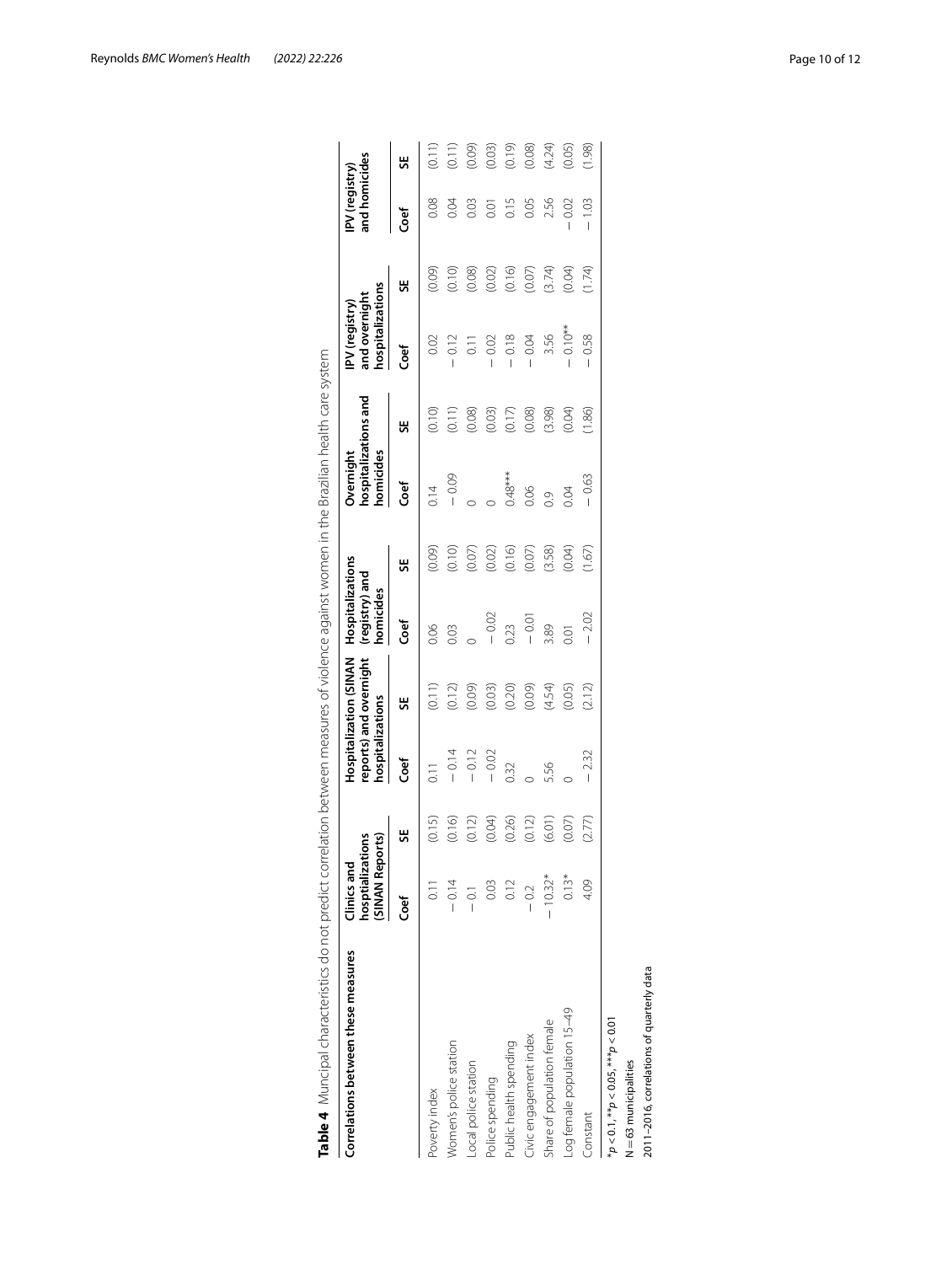for such monitoring, and Brazil provides an excellent example of how a registry such as SINAN can be implemented. Because mandatory reporting of violent incidents against women to legal authorities is questionable, using a reporting system for such purposes should be carefully evaluated [\[34\]](#page-11-8). Even without linkages to the legal system, the reports, as in the Brazilian case, would be used for population level analysis & evaluation, not individual intervention. Kendall provides an excellent resource on the implementation of such registries while taking into account alternative sources of data on IPV, the safety of victims, and the work-load on medical professionals, for example [[35\]](#page-11-9). Until violence is accurately measured widely, programs will be limited in their evaluations, risking investment in inefective interventions.

## **Acknowledgements**

Many thanks to Elizaveta Perova, Jeff Edelson, the Fernald research group, and members of LAC-GIL for valuable suggestions. Marina Dias provided excellent research assistance.

#### **Author contributions**

As sole author, Dr. Sarah Reynolds conceived the research, conducted the analysis, and wrote the paper. The author read and approved the fnal manuscript for publication.

#### **Funding**

This work was funded by the Latin American & Caribbean Gender Innovation Lab (LAC-GIL) of the World Bank and does not represent the opinions of the World Bank.

#### **Data availability**

Brazil's Secretaria de Vigilância em Saúde provided SINAN (VIVA/SVS/MS) data. This can be requested through the system as described by the Health Ministry: [https://antigo.saude.gov.br/saude-de-a-z/ouvidoria-do-sus.](https://antigo.saude.gov.br/saude-de-a-z/ouvidoria-do-sus) The following data bases are publicly available: Mortality (Homicides)—[http://](http://tabnet.datasus.gov.br/cgi/deftohtm.exe?sim/cnv/obt10br.def) [tabnet.datasus.gov.br/cgi/deftohtm.exe?sim/cnv/obt10br.def.](http://tabnet.datasus.gov.br/cgi/deftohtm.exe?sim/cnv/obt10br.def) Hospitalizations—[http://www2.datasus.gov.br/DATASUS/index.php?area](http://www2.datasus.gov.br/DATASUS/index.php?area=0203&id=6926)=0203&id= [6926](http://www2.datasus.gov.br/DATASUS/index.php?area=0203&id=6926) then go to "Epidemolóticas e morbidade" then " Morbidade hospitalar do SUS". Bolsa Familia—<https://dados.gov.br/dataset/bolsa-familia-misocial>. Human Development Index—[http://www.atlasbrasil.org.br/acervo/biblioteca.](http://www.atlasbrasil.org.br/acervo/biblioteca) Municipal data—[https://www.ibge.gov.br/estatisticas/sociais/saude/10586](https://www.ibge.gov.br/estatisticas/sociais/saude/10586-pesquisa-de-informacoes-basicas-municipais.html?=&t=downloads) [pesquisa-de-informacoes-basicas-municipais.html?](https://www.ibge.gov.br/estatisticas/sociais/saude/10586-pesquisa-de-informacoes-basicas-municipais.html?=&t=downloads)=&t=downloads. Finanças do Brasil: 2011–2012: [http://www.tesouro.fazenda.gov.br/pt\\_PT/contas-anuais.](http://www.tesouro.fazenda.gov.br/pt_PT/contas-anuais) 2013–2016: [https://siconf.tesouro.gov.br/siconf/pages/public/consulta\\_](https://siconfi.tesouro.gov.br/siconfi/pages/public/consulta_finbra/finbra_list.jsf;jsessionid=fqxi8lemPFswaZaJuxnQta1r.node2) fnbra/fnbra\_list.jsf;jsessionid=[fqxi8lemPFswaZaJuxnQta1r.node2](https://siconfi.tesouro.gov.br/siconfi/pages/public/consulta_finbra/finbra_list.jsf;jsessionid=fqxi8lemPFswaZaJuxnQta1r.node2).

## **Declarations**

## **Ethics approval and consent to participate**

According to US federal regulations 45 CFR 46.102, this research does not encompass human subjects research since there was no intervention or interaction with the individuals, the data was not collected for the specifc purpose of this research, and the data analyzed is de-identifed with the investigator/ author denied access to the code. The investigator/author confrmed the status of the research as not including human subjects via the University of California, Berkeley, Office of Protection of Human Subjects' Self-certification Survey. Thus no ethics approval was necessary and, by default of not having research on Human Subjects, the research is in compliance with the Declaration of Helsinki.

## **Consent to participate**

Not applicable.

#### **Consent for publication**

Not applicable.

## **Competing interests**

The author declares that they have no competing interests.

Received: 4 May 2021 Accepted: 2 June 2022<br>Published online: 13 June 2022

## **References**

- <span id="page-10-0"></span>Garcia-Moreno C, Guedes A, Knerr W. Understanding and addressing violence against women: Intimate partner violence (2012).
- <span id="page-10-1"></span>2. Reichenheim ME, Klein R, Moraes CL. Assessing the physical violence component of the Revised Confict Tactics Scales when used in heterosexual couples: an item response theory analysis. Cad Saúde Pública. 2007;23:53–62.
- <span id="page-10-2"></span>3. Straus MA, Douglas EM. A short form of the revised confict tactics scales, and typologies for severity and mutuality. Violence Vict. 2004;19:507–20.
- <span id="page-10-3"></span>4. Johnson MP, Ferraro KJ. Research on domestic violence in the 1990s: making distinctions. J Marriage Fam. 2000;62:948–63.
- <span id="page-10-4"></span>5. Friend DJ, Cleary Bradley RP, Thatcher R, Gottman JM. Typologies of intimate partner violence: evaluation of a screening instrument for differentiation. J Fam Viol. 2011;26:551.
- <span id="page-10-5"></span>6. Straus MA, Gelles RJ. Societal change and change in family violence from 1975 to 1985 as revealed by two national surveys. J Marriage Fam. 1986;48:465–79.
- <span id="page-10-6"></span>7. Johnson MP. Confict and control: gender symmetry and asymmetry in domestic violence. Violence Against Women. 2006;12:1003–18.
- <span id="page-10-7"></span>8. Meneghel SN, Portella AP. Feminicídios: conceitos, tipos e cenários. Ciênc saúde coletiva. 2017;22:3077–86.
- <span id="page-10-8"></span>9. de Avila T. Facing domestic violence against women in Brazil: advances and challenges. Int J Crime Justice Soc Democr. 2018;7:15.
- <span id="page-10-9"></span>10. Bucheli M, Rossi M. Attitudes toward intimate partner violence against women in Latin America and the Caribbean. SAGE Open. 2019;9:215824401987106.
- <span id="page-10-10"></span>11. Waiselfsz JJ. Mapa da Violencia: Homocido de mulheres no Brasil (2015).
- <span id="page-10-11"></span>12. Meneghel SN, da Rosa BAR, Ceccon RF, Hirakata VN, Danilevicz IM. Feminicídios: estudo em capitais e municípios brasileiros de grande porte populacional. Ciênc saúde coletiva. 2017;22:2963–70.
- <span id="page-10-12"></span>13. Barufaldi LA, et al. Gender violence: a comparison of mortality from aggression against women who have and have not previously reported violence. Ciênc saúde coletiva. 2017;22:2929–38.
- <span id="page-10-13"></span>14. DataSUS. Sistema de Informações de Mortalidade. *Ministerio da Saude* <http://tabnet.datasus.gov.br/cgi/deftohtm.exe?sim/cnv/obt10br.def>.
- <span id="page-10-14"></span>15. DataSUS. Sistema de Comunicação de Informação de Hospitalar e Ambulatorial. *Ministerio da Saude* [http://ciha.datasus.gov.br/CIHA/index.php?](http://ciha.datasus.gov.br/CIHA/index.php?area=01) area=01.
- <span id="page-10-15"></span>16. [Departam](http://ciha.datasus.gov.br/CIHA/index.php?area=01)ento de Vigilância de Doenças e Agravos Não Transmissíveis e Promoção da Saúde. *Viva: instrutivo notifcação de violência interpessoal e autoprovocada*. (Ministério da Saúde, 2016).
- <span id="page-10-16"></span>17. Ministerio de Desarrollo Social. Bolsa Família - MI Social - Portal Brasileiro de Dados Abertos.<https://dados.gov.br/dataset/bolsa-familia-misocial>  $(2020)$
- <span id="page-10-17"></span>18. UNDP, FJP & IPEA. Censo Demografco. *Atlas Brasil* [http://www.atlasbrasil.](http://www.atlasbrasil.org.br/acervo/biblioteca) [org.br/acervo/biblioteca](http://www.atlasbrasil.org.br/acervo/biblioteca) (2020).
- <span id="page-10-18"></span>19. Financas do Brasil, 2011–2012. *Tesouro Nacional* [http://www.tesouro.](http://www.tesouro.fazenda.gov.br/pt_PT/contas-anuais) [fazenda.gov.br/pt\\_PT/contas-anuais](http://www.tesouro.fazenda.gov.br/pt_PT/contas-anuais) (2020).
- <span id="page-10-19"></span>20. Financas do Brasil, 2013–2016. *Tesouro Nacional* [https://siconf.tesouro.](https://siconfi.tesouro.gov.br/siconfi/pages/public/consulta_finbra/finbra_list.jsf;jsessionid=fqxi8lemPFswaZaJuxnQta1r.node2) gov.br/siconfi/pages/public/consulta\_finbra/finbra\_list.jsf;jsessionid= [fqxi8lemPFswaZaJuxnQta1r.node2](https://siconfi.tesouro.gov.br/siconfi/pages/public/consulta_finbra/finbra_list.jsf;jsessionid=fqxi8lemPFswaZaJuxnQta1r.node2) (2020).
- <span id="page-10-20"></span>21. Pesquisa de Informacoes Basicas Municipais - MUNIC. *Instituto Brasileiro de Geografa e Estatistica* [https://www.ibge.gov.br/estatisticas/sociais/](https://www.ibge.gov.br/estatisticas/sociais/saude/10586-pesquisa-de-informacoes-basicas-municipais.html?=&t=downloads) [saude/10586-pesquisa-de-informacoes-basicas-municipais.html?](https://www.ibge.gov.br/estatisticas/sociais/saude/10586-pesquisa-de-informacoes-basicas-municipais.html?=&t=downloads)=&t= [downloads](https://www.ibge.gov.br/estatisticas/sociais/saude/10586-pesquisa-de-informacoes-basicas-municipais.html?=&t=downloads) (2019).
- <span id="page-10-21"></span>22. World Development Indicators. Educational Attainment, Brazil. *The World Bank Data* [https://data.worldbank.org/indicator/SE.SEC.CUAT.UP.MA.ZS?](https://data.worldbank.org/indicator/SE.SEC.CUAT.UP.MA.ZS?locations=BR) [locations](https://data.worldbank.org/indicator/SE.SEC.CUAT.UP.MA.ZS?locations=BR)=BR (2018).
- <span id="page-10-22"></span>23. Kawuki J, Sserwanja Q, Mukunya D, Sepenu AS, Musaba MW. Prevalence and factors associated with sexual violence among women aged 15–49